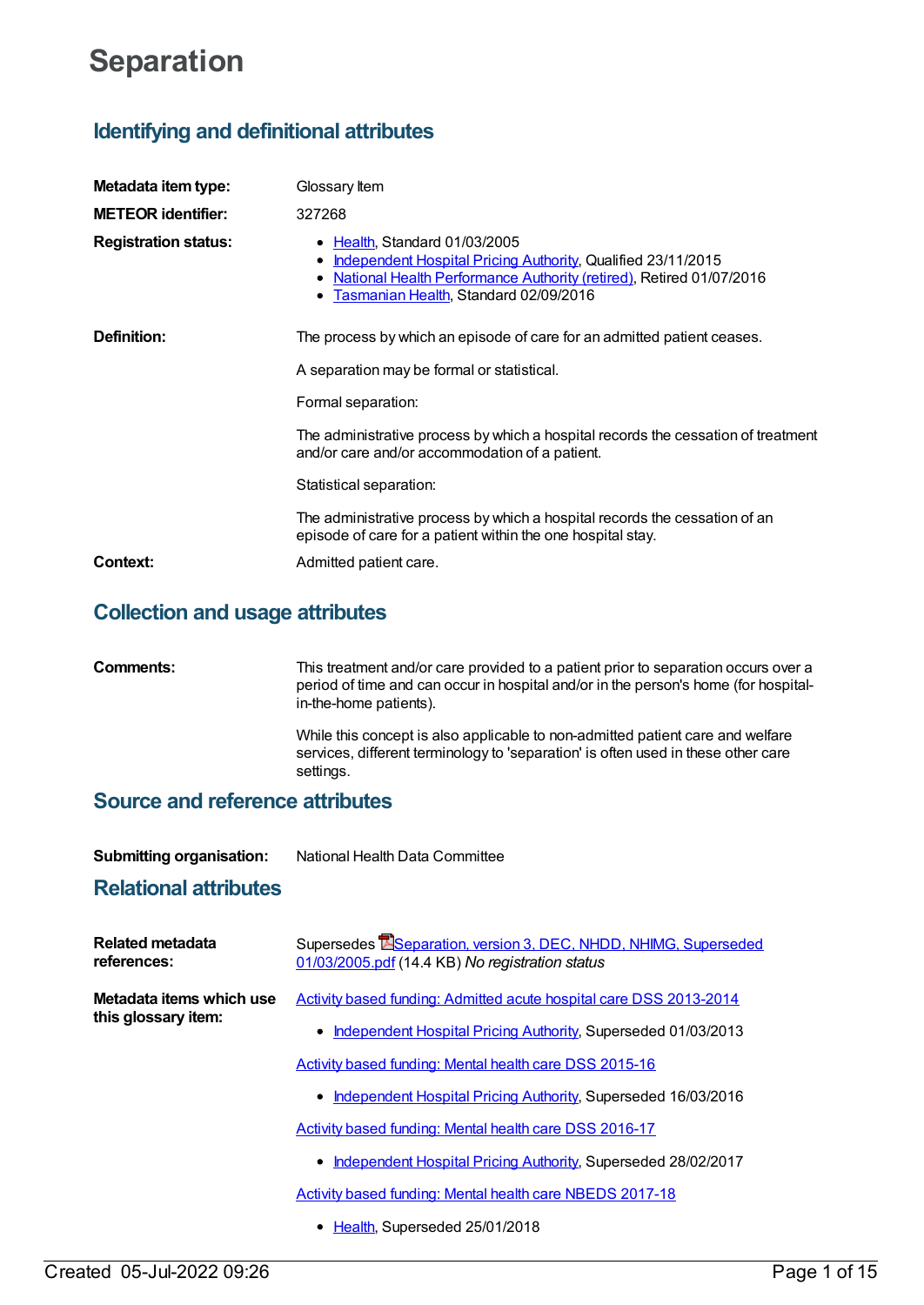Activity based funding: Mental health care NBEDS [2018-19](https://meteor.aihw.gov.au/content/676150)

• [Health](https://meteor.aihw.gov.au/RegistrationAuthority/12), Superseded 12/12/2018

Activity based funding: Mental health care NBEDS [2019-20](https://meteor.aihw.gov.au/content/699151)

• [Health](https://meteor.aihw.gov.au/RegistrationAuthority/12), Superseded 17/01/2020

Activity based funding: Mental health care NBEDS [2020–21](https://meteor.aihw.gov.au/content/715671)

• [Health](https://meteor.aihw.gov.au/RegistrationAuthority/12), Superseded 23/12/2020

Activity based funding: Mental health care NBEDS [2021–22](https://meteor.aihw.gov.au/content/735108)

• [Health](https://meteor.aihw.gov.au/RegistrationAuthority/12), Superseded 17/12/2021

Activity based funding: Mental health care NBEDS [2022–23](https://meteor.aihw.gov.au/content/742188)

• [Health](https://meteor.aihw.gov.au/RegistrationAuthority/12), Standard 17/12/2021

Acute stroke clinical care standard indicators: [3a-Proportion](https://meteor.aihw.gov.au/content/627765) of patients with a final diagnosis of acute stroke who have documented treatment in a stroke unit

• [Health](https://meteor.aihw.gov.au/RegistrationAuthority/12), Recorded 14/03/2017

Acute stroke clinical care standard indicators: [3a-Proportion](https://meteor.aihw.gov.au/content/719052) of patients with a final diagnosis of acute stroke who have documented treatment in a stroke unit, 2019-

• Australian [Commission](https://meteor.aihw.gov.au/RegistrationAuthority/18) on Safety and Quality in Health Care, Qualified 09/09/2019

Acute stroke clinical care standard indicators: [3b-Proportion](https://meteor.aihw.gov.au/content/719054) of patients with a final diagnosis of acute stroke who spent at least 90% of their acute hospital admission in a stroke unit, 2019-

• Australian [Commission](https://meteor.aihw.gov.au/RegistrationAuthority/18) on Safety and Quality in Health Care, Qualified 09/09/2019

Acute stroke clinical care standard indicators: [3b-Proportion](https://meteor.aihw.gov.au/content/627782) of stroke patients spending at least 90% of their acute hospital stay in a stroke unit

• [Health](https://meteor.aihw.gov.au/RegistrationAuthority/12), Recorded 14/03/2017

Acute stroke clinical care standard indicators: [4a-Assessment](https://meteor.aihw.gov.au/content/627792) for rehabilitation by a physiotherapist within 24–48 hours of hospital presentation

[Health](https://meteor.aihw.gov.au/RegistrationAuthority/12), Recorded 04/04/2017

Acute stroke clinical care standard indicators: 5a- Proportion of patients with a final diagnosis of acute stroke on blood pressure lowering [medication](https://meteor.aihw.gov.au/content/719060) on separation from hospital, 2019-

Australian [Commission](https://meteor.aihw.gov.au/RegistrationAuthority/18) on Safety and Quality in Health Care, Qualified 09/09/2019

Acute stroke clinical care standard indicators: 5a-Separation on [antihypertensive](https://meteor.aihw.gov.au/content/627806) medication for haemorrhagic stroke

• [Health](https://meteor.aihw.gov.au/RegistrationAuthority/12), Recorded 14/03/2017

Acute stroke clinical care standard indicators: 5b- Proportion of patients with a final diagnosis of ischaemic stroke on cholesterol lowering [medication](https://meteor.aihw.gov.au/content/719062) on separation from hospital, 2019

Australian [Commission](https://meteor.aihw.gov.au/RegistrationAuthority/18) on Safety and Quality in Health Care, Qualified 09/09/2019

Acute stroke clinical care standard indicators: [5b-Separation](https://meteor.aihw.gov.au/content/627809) on statin, antihypertensive and antithrombotic medications for ischaemic stroke

[Health](https://meteor.aihw.gov.au/RegistrationAuthority/12), Recorded 14/03/2017

Acute stroke clinical care standard indicators: 5c-Oral [anticoagulants](https://meteor.aihw.gov.au/content/627811) prescribed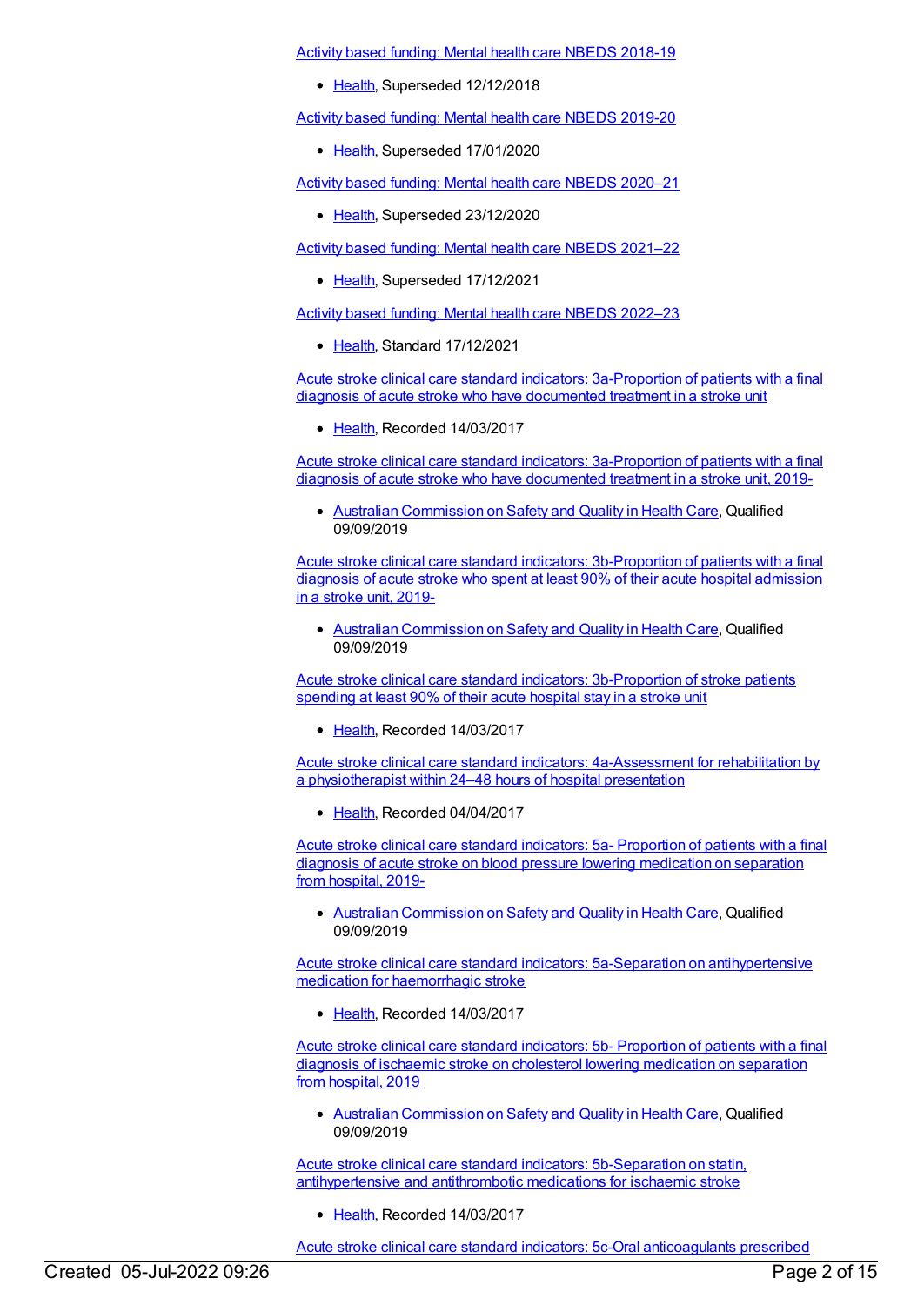for atrial fibrillation on separation from hospital

[Health](https://meteor.aihw.gov.au/RegistrationAuthority/12), Recorded 04/04/2017

Acute stroke clinical care standard indicators: 5c-Proportion of patients with a final diagnosis of ischaemic stroke and atrial fibrillation prescribed oral [anticoagulants](https://meteor.aihw.gov.au/content/719114) on separation from hospital, 2019-

Australian [Commission](https://meteor.aihw.gov.au/RegistrationAuthority/18) on Safety and Quality in Health Care, Qualified 09/09/2019

Acute stroke clinical care standard indicators: 5d- Proportion of patients with a final diagnosis of ischaemic stroke on [antithrombotic](https://meteor.aihw.gov.au/content/719116) medications on separation from hospital, 2019-

Australian [Commission](https://meteor.aihw.gov.au/RegistrationAuthority/18) on Safety and Quality in Health Care, Qualified 09/09/2019

Acute stroke clinical care standard indicators: 5d-Risk factor [modification](https://meteor.aihw.gov.au/content/627814) advice before separating from hospital

• [Health](https://meteor.aihw.gov.au/RegistrationAuthority/12), Recorded 14/03/2017

Acute stroke clinical care standard indicators: 5e- Proportion of patients with a final diagnosis of acute stroke who have [documented](https://meteor.aihw.gov.au/content/719066) evidence of advice on risk factor modification prior to separation from hospital, 2019-

Australian [Commission](https://meteor.aihw.gov.au/RegistrationAuthority/18) on Safety and Quality in Health Care, Qualified 09/09/2019

Acute stroke clinical care standard indicators: 6a-Carer support needs [assessment](https://meteor.aihw.gov.au/content/627819)

● [Health](https://meteor.aihw.gov.au/RegistrationAuthority/12), Recorded 04/04/2017

Acute stroke clinical care standard indicators: [6a-Proportion](https://meteor.aihw.gov.au/content/719068) of patients with a final diagnosis of acute stroke whose carer(s) received a formal needs assessment prior to separation from hospital, 2019-

• Australian [Commission](https://meteor.aihw.gov.au/RegistrationAuthority/18) on Safety and Quality in Health Care, Qualified 09/09/2019

Acute stroke clinical care standard [indicators:](https://meteor.aihw.gov.au/content/627821) 6b-Carer training

• [Health](https://meteor.aihw.gov.au/RegistrationAuthority/12), Recorded 04/04/2017

Acute stroke clinical care standard indicators: [6b-Proportion](https://meteor.aihw.gov.au/content/719070) of patients with a final diagnosis of acute stroke who require assistance with activities of daily living, and whose carer(s) received relevant training prior to separation from hospital, 2019-

Australian [Commission](https://meteor.aihw.gov.au/RegistrationAuthority/18) on Safety and Quality in Health Care, Qualified 09/09/2019

Acute stroke clinical care standard indicators: [7a-Proportion](https://meteor.aihw.gov.au/content/719120) of patients with a final diagnosis of acute stroke provided with a documented care plan prior to separation from hospital, 2019-

• Australian [Commission](https://meteor.aihw.gov.au/RegistrationAuthority/18) on Safety and Quality in Health Care, Qualified 09/09/2019

Acute stroke clinical care standard indicators: [7a-Proportion](https://meteor.aihw.gov.au/content/627823) of stroke patients with a documented care plan prior to hospital separation

[Health](https://meteor.aihw.gov.au/RegistrationAuthority/12), Recorded 14/03/2017

Admitted acute care activity based funding DSS [2012-2013](https://meteor.aihw.gov.au/content/478403)

• [Independent](https://meteor.aihw.gov.au/RegistrationAuthority/3) Hospital Pricing Authority, Superseded 31/10/2012

[Admitted](https://meteor.aihw.gov.au/content/682938) patient care NBEDS 2017-18

• [Health](https://meteor.aihw.gov.au/RegistrationAuthority/12), Superseded 06/09/2018

[Admitted](https://meteor.aihw.gov.au/content/690741) patient care NBEDS 2018-19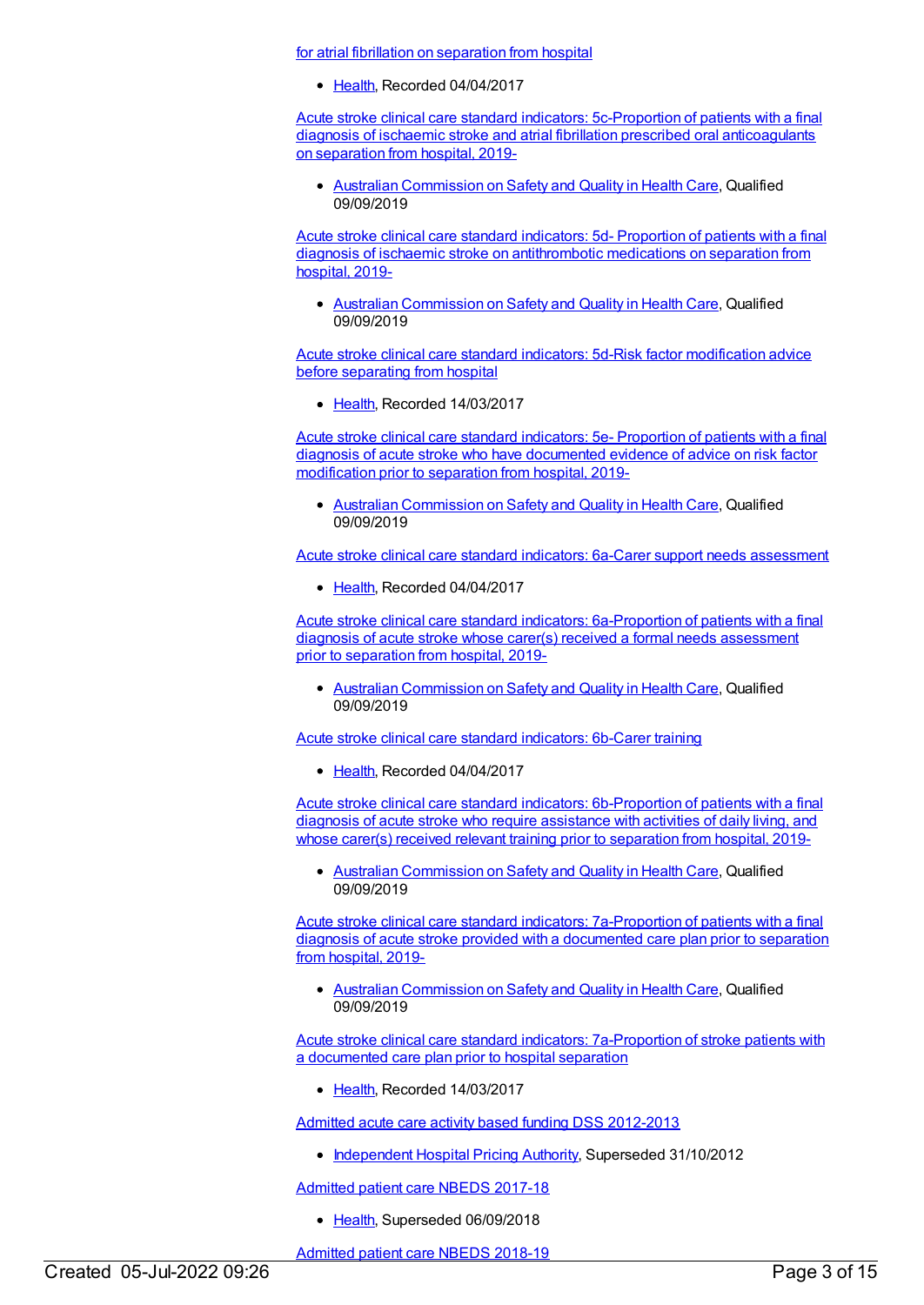• [Health](https://meteor.aihw.gov.au/RegistrationAuthority/12), Superseded 12/12/2018

[Admitted](https://meteor.aihw.gov.au/content/705869) patient care NBEDS 2019-20

• [Health](https://meteor.aihw.gov.au/RegistrationAuthority/12), Superseded 18/12/2019

[Admitted](https://meteor.aihw.gov.au/content/715998) patient care NBEDS 2020-21

• [Health](https://meteor.aihw.gov.au/RegistrationAuthority/12), Superseded 05/02/2021

[Admitted](https://meteor.aihw.gov.au/content/728441) patient care NBEDS 2021-22

- [Health](https://meteor.aihw.gov.au/RegistrationAuthority/12), Superseded 17/12/2021
- [Admitted](https://meteor.aihw.gov.au/content/742171) patient care NBEDS 2022–23
	- [Health](https://meteor.aihw.gov.au/RegistrationAuthority/12), Standard 17/12/2021

[Admitted](https://meteor.aihw.gov.au/content/273050) patient care NMDS

• [Health](https://meteor.aihw.gov.au/RegistrationAuthority/12), Superseded 07/12/2005

[Admitted](https://meteor.aihw.gov.au/content/334023) patient care NMDS 2006-07

• [Health](https://meteor.aihw.gov.au/RegistrationAuthority/12), Superseded 23/10/2006

[Admitted](https://meteor.aihw.gov.au/content/339089) patient care NMDS 2007-08

• [Health](https://meteor.aihw.gov.au/RegistrationAuthority/12), Superseded 05/02/2008

[Admitted](https://meteor.aihw.gov.au/content/361679) patient care NMDS 2008-09

• [Health](https://meteor.aihw.gov.au/RegistrationAuthority/12), Superseded 04/02/2009

[Admitted](https://meteor.aihw.gov.au/content/374205) patient care NMDS 2009-10

• [Health](https://meteor.aihw.gov.au/RegistrationAuthority/12), Superseded 22/12/2009

[Admitted](https://meteor.aihw.gov.au/content/386797) patient care NMDS 2010-11

• [Health](https://meteor.aihw.gov.au/RegistrationAuthority/12), Superseded 18/01/2011

[Admitted](https://meteor.aihw.gov.au/content/426861) patient care NMDS 2011-12

- [Commonwealth](https://meteor.aihw.gov.au/RegistrationAuthority/10) Department of Health, Recorded 16/07/2015
- [Health](https://meteor.aihw.gov.au/RegistrationAuthority/12), Superseded 11/04/2012

[Admitted](https://meteor.aihw.gov.au/content/466132) patient care NMDS 2012-13

• [Health](https://meteor.aihw.gov.au/RegistrationAuthority/12), Superseded 02/05/2013

[Admitted](https://meteor.aihw.gov.au/content/491555) patient care NMDS 2013-14

• [Health](https://meteor.aihw.gov.au/RegistrationAuthority/12), Superseded 11/04/2014

[Admitted](https://meteor.aihw.gov.au/content/535047) patient care NMDS 2014-15

• [Health](https://meteor.aihw.gov.au/RegistrationAuthority/12), Superseded 13/11/2014

[Admitted](https://meteor.aihw.gov.au/content/588909) patient care NMDS 2015-16

• [Health](https://meteor.aihw.gov.au/RegistrationAuthority/12), Superseded 10/11/2015

[Admitted](https://meteor.aihw.gov.au/content/612171) patient care NMDS 2016-17

• [Health](https://meteor.aihw.gov.au/RegistrationAuthority/12), Superseded 05/10/2016

[Admitted](https://meteor.aihw.gov.au/content/641349) patient care NMDS 2017-18

• [Health](https://meteor.aihw.gov.au/RegistrationAuthority/12), Superseded 25/01/2018

[Admitted](https://meteor.aihw.gov.au/content/676382) patient care NMDS 2018-19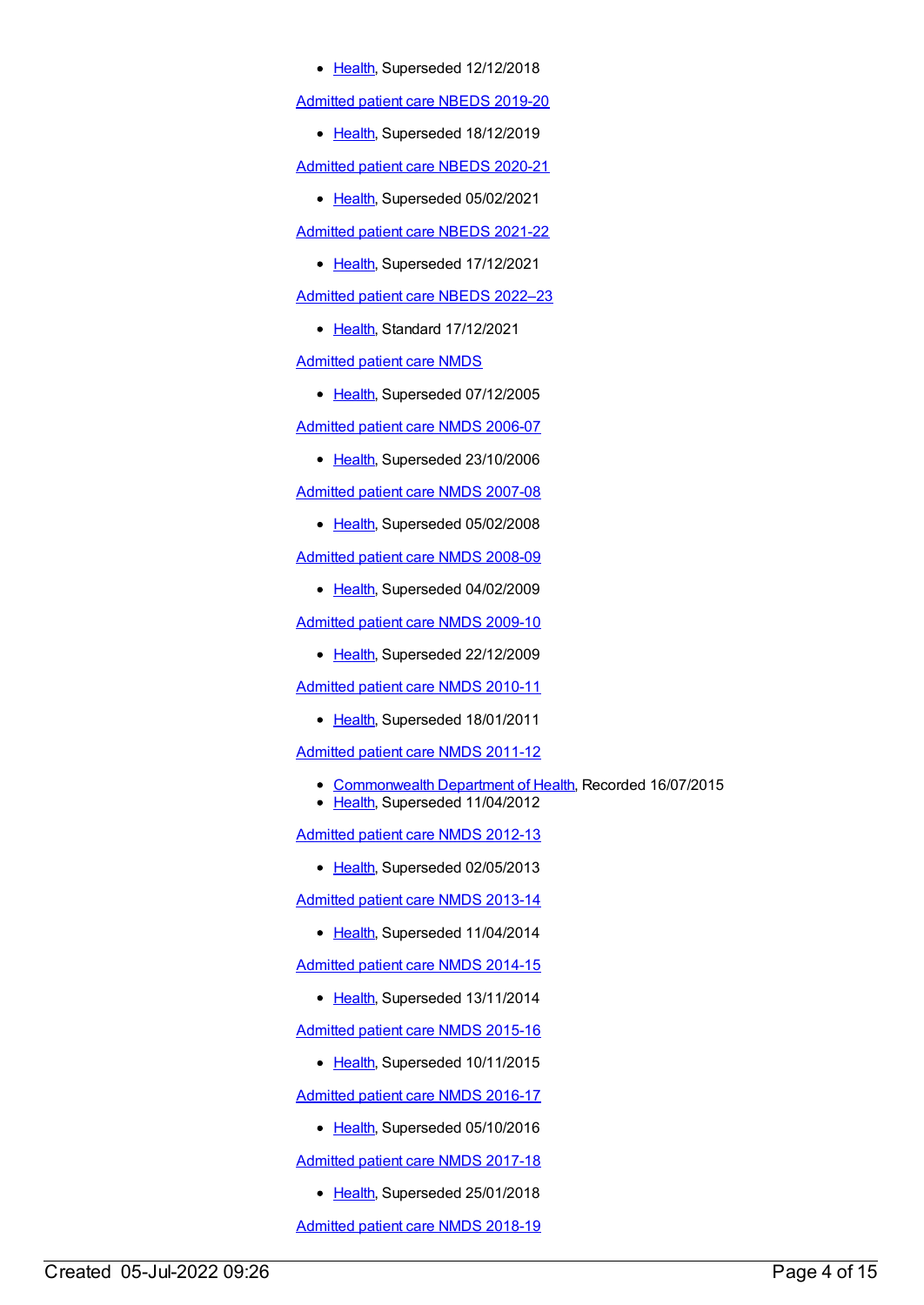- ACT Health [\(retired\)](https://meteor.aihw.gov.au/RegistrationAuthority/9), Candidate 09/08/2018
- [Health](https://meteor.aihw.gov.au/RegistrationAuthority/12), Superseded 12/12/2018

[Admitted](https://meteor.aihw.gov.au/content/699728) patient care NMDS 2019-20

• [Health](https://meteor.aihw.gov.au/RegistrationAuthority/12), Superseded 18/12/2019

[Admitted](https://meteor.aihw.gov.au/content/713850) patient care NMDS 2020–21

• [Health](https://meteor.aihw.gov.au/RegistrationAuthority/12), Superseded 05/02/2021

[Admitted](https://meteor.aihw.gov.au/content/728439) patient care NMDS 2021–22

• [Health](https://meteor.aihw.gov.au/RegistrationAuthority/12), Superseded 20/10/2021

[Admitted](https://meteor.aihw.gov.au/content/742173) patient care NMDS 2022–23

[Health](https://meteor.aihw.gov.au/RegistrationAuthority/12), Standard 20/10/2021

[Admitted](https://meteor.aihw.gov.au/content/268995) patient hospital stay

- [Health](https://meteor.aihw.gov.au/RegistrationAuthority/12), Standard 01/03/2005
- **[Tasmanian](https://meteor.aihw.gov.au/RegistrationAuthority/15) Health, Incomplete 23/07/2012**

[Admitted](https://meteor.aihw.gov.au/content/273048) patient mental health care NMDS

• [Health](https://meteor.aihw.gov.au/RegistrationAuthority/12), Superseded 07/12/2005

[Admitted](https://meteor.aihw.gov.au/content/334031) patient mental health care NMDS

• [Health](https://meteor.aihw.gov.au/RegistrationAuthority/12), Superseded 23/10/2006

[Admitted](https://meteor.aihw.gov.au/content/345110) patient mental health care NMDS 2007-08

• [Health](https://meteor.aihw.gov.au/RegistrationAuthority/12), Superseded 05/02/2008

[Admitted](https://meteor.aihw.gov.au/content/362305) patient mental health care NMDS 2008-09

• [Health](https://meteor.aihw.gov.au/RegistrationAuthority/12), Superseded 04/02/2009

[Admitted](https://meteor.aihw.gov.au/content/374207) patient mental health care NMDS 2009-10

• [Health](https://meteor.aihw.gov.au/RegistrationAuthority/12), Superseded 05/01/2010

[Admitted](https://meteor.aihw.gov.au/content/386799) patient mental health care NMDS 2010-11

• [Health](https://meteor.aihw.gov.au/RegistrationAuthority/12), Superseded 18/01/2011

[Admitted](https://meteor.aihw.gov.au/content/426872) patient mental health care NMDS 2011-12

• [Health](https://meteor.aihw.gov.au/RegistrationAuthority/12), Superseded 07/12/2011

[Admitted](https://meteor.aihw.gov.au/content/471383) patient mental health care NMDS 2012-13

• [Health](https://meteor.aihw.gov.au/RegistrationAuthority/12), Superseded 02/05/2013

[Admitted](https://meteor.aihw.gov.au/content/504646) patient mental health care NMDS 2013-14

• [Health](https://meteor.aihw.gov.au/RegistrationAuthority/12), Superseded 15/10/2014

[Admitted](https://meteor.aihw.gov.au/content/553164) patient mental health care NMDS 2014-15

• [Health](https://meteor.aihw.gov.au/RegistrationAuthority/12), Superseded 04/02/2015

[Admitted](https://meteor.aihw.gov.au/content/590510) patient mental health care NMDS 2015-16

• [Health](https://meteor.aihw.gov.au/RegistrationAuthority/12), Superseded 19/11/2015

[Admitted](https://meteor.aihw.gov.au/content/504641) patient palliative care NMDS 2013-14

• [Health](https://meteor.aihw.gov.au/RegistrationAuthority/12), Superseded 15/10/2014

[Admitted](https://meteor.aihw.gov.au/content/553212) patient palliative care NMDS 2014-15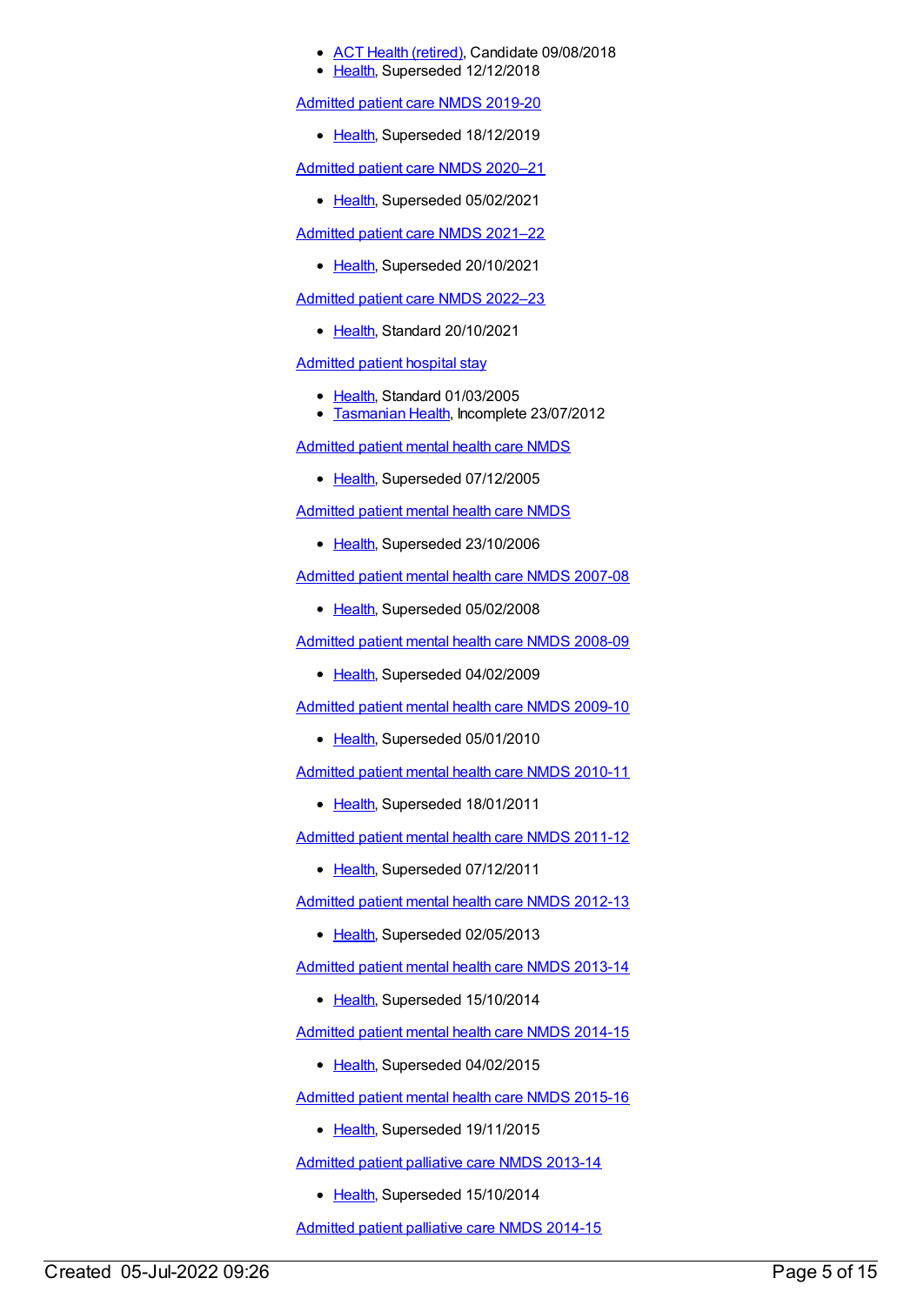#### • [Health](https://meteor.aihw.gov.au/RegistrationAuthority/12), Superseded 04/02/2015

#### [Admitted](https://meteor.aihw.gov.au/content/590512) patient palliative care NMDS 2015-16

• [Health](https://meteor.aihw.gov.au/RegistrationAuthority/12), Superseded 19/11/2015

[Admitted](https://meteor.aihw.gov.au/content/750462) patient stay

• [Health](https://meteor.aihw.gov.au/RegistrationAuthority/12), Standard 17/12/2021

Admitted subacute and [non-acute](https://meteor.aihw.gov.au/content/727327) hospital care NBEDS 2021–22

• [Health](https://meteor.aihw.gov.au/RegistrationAuthority/12), Superseded 20/10/2021

Admitted subacute and [non-acute](https://meteor.aihw.gov.au/content/742177) hospital care NBEDS 2022–23

• [Health](https://meteor.aihw.gov.au/RegistrationAuthority/12), Standard 20/10/2021

[Community](https://meteor.aihw.gov.au/content/285489) mental health care NMDS 2005-06

• [Health](https://meteor.aihw.gov.au/RegistrationAuthority/12), Superseded 07/12/2005

[Community](https://meteor.aihw.gov.au/content/549878) mental health care NMDS 2014-15

• [Health](https://meteor.aihw.gov.au/RegistrationAuthority/12), Superseded 13/11/2014

[Community](https://meteor.aihw.gov.au/content/565694) mental health care NMDS 2015-16

• [Health](https://meteor.aihw.gov.au/RegistrationAuthority/12), Superseded 04/09/2015

[Community](https://meteor.aihw.gov.au/content/608534) mental health care NMDS 2016-17

• [Health](https://meteor.aihw.gov.au/RegistrationAuthority/12), Superseded 17/08/2017

[Community](https://meteor.aihw.gov.au/content/645692) mental health care NMDS 2017–18

[Health](https://meteor.aihw.gov.au/RegistrationAuthority/12), Superseded 25/01/2018

[Community](https://meteor.aihw.gov.au/content/677802) mental health care NMDS 2018–19

- ACT Health [\(retired\)](https://meteor.aihw.gov.au/RegistrationAuthority/9), Candidate 09/08/2018
- [Health](https://meteor.aihw.gov.au/RegistrationAuthority/12), Superseded 12/12/2018

[Community](https://meteor.aihw.gov.au/content/699975) mental health care NMDS 2019–20

• [Health](https://meteor.aihw.gov.au/RegistrationAuthority/12), Superseded 16/01/2020

[Community](https://meteor.aihw.gov.au/content/722221) mental health care NMDS 2020–21

• [Health](https://meteor.aihw.gov.au/RegistrationAuthority/12), Superseded 20/01/2021

[Community](https://meteor.aihw.gov.au/content/727348) mental health care NMDS 2021–22

• [Health](https://meteor.aihw.gov.au/RegistrationAuthority/12), Superseded 17/12/2021

[Community](https://meteor.aihw.gov.au/content/742040) mental health care NMDS 2022–23

• [Health](https://meteor.aihw.gov.au/RegistrationAuthority/12), Standard 17/12/2021

Episode of [admitted](https://meteor.aihw.gov.au/content/268956) patient care

- ACT Health [\(retired\)](https://meteor.aihw.gov.au/RegistrationAuthority/9), Candidate 09/08/2018
- [Commonwealth](https://meteor.aihw.gov.au/RegistrationAuthority/10) Department of Health, Recorded 15/08/2016
- [Health](https://meteor.aihw.gov.au/RegistrationAuthority/12), Standard 01/03/2005
- [Independent](https://meteor.aihw.gov.au/RegistrationAuthority/3) Hospital Pricing Authority, Standard 31/10/2012
- National Health [Performance](https://meteor.aihw.gov.au/RegistrationAuthority/8) Authority (retired), Retired 01/07/2016
- **[Tasmanian](https://meteor.aihw.gov.au/RegistrationAuthority/15) Health, Standard 02/09/2016**

Episode of admitted patient [care—number](https://meteor.aihw.gov.au/content/269701) of leave days

- ACT Health [\(retired\)](https://meteor.aihw.gov.au/RegistrationAuthority/9), Candidate 09/08/2018
- [Health](https://meteor.aihw.gov.au/RegistrationAuthority/12), Standard 01/03/2005
- [Tasmanian](https://meteor.aihw.gov.au/RegistrationAuthority/15) Health, Standard 06/09/2016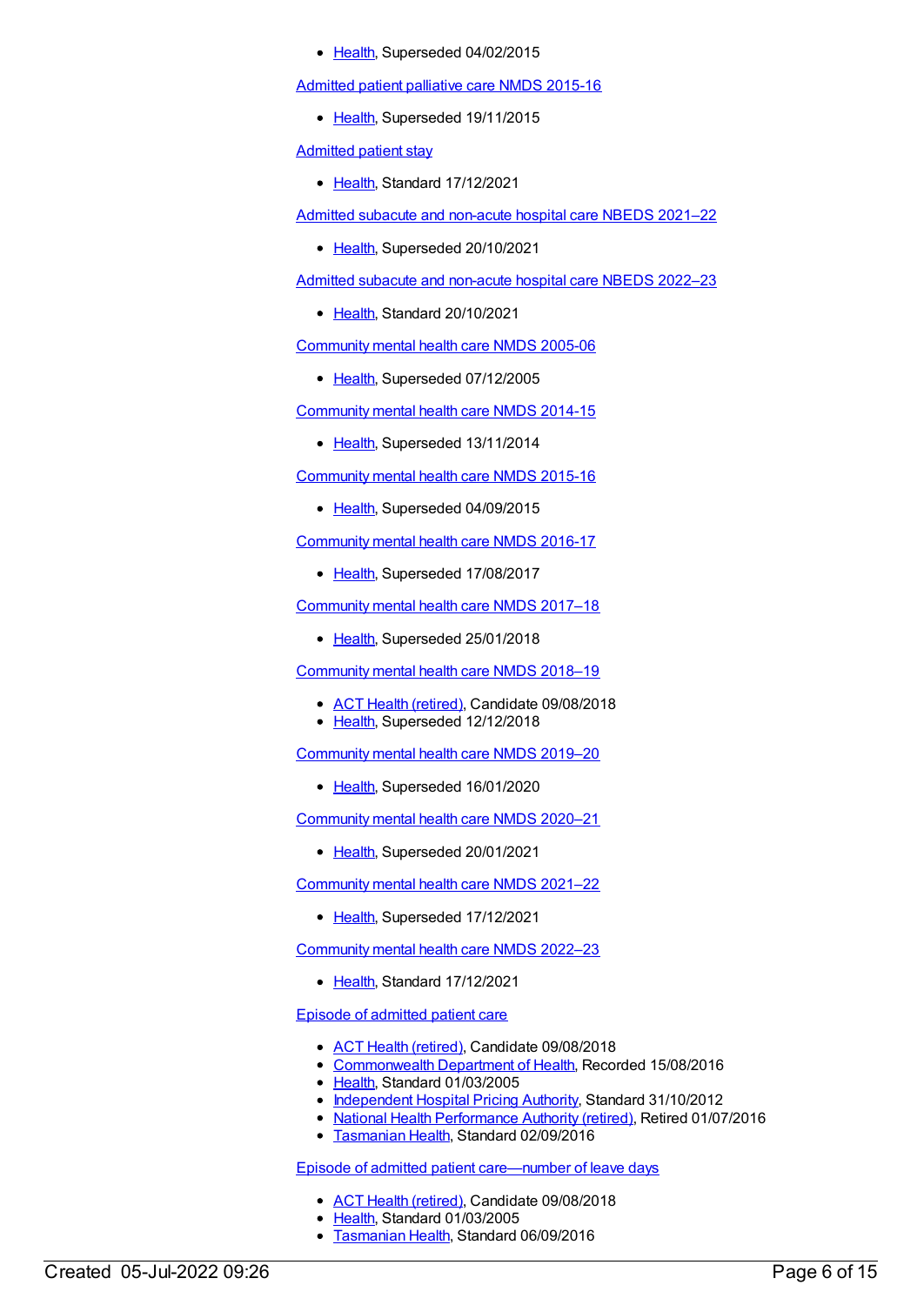Episode of admitted patient [care—number](https://meteor.aihw.gov.au/content/270058) of leave periods, total N[N]

- [Health](https://meteor.aihw.gov.au/RegistrationAuthority/12), Standard 01/03/2005
- **[Tasmanian](https://meteor.aihw.gov.au/RegistrationAuthority/15) Health, Standard 27/04/2021**

Episode of admitted patient [care—separation](https://meteor.aihw.gov.au/content/270025) date, DDMMYYYY

- ACT Health [\(retired\)](https://meteor.aihw.gov.au/RegistrationAuthority/9), Candidate 09/08/2018
- [Commonwealth](https://meteor.aihw.gov.au/RegistrationAuthority/10) Department of Health, Recorded 16/07/2015
- [Health](https://meteor.aihw.gov.au/RegistrationAuthority/12), Standard 01/03/2005
- **[Tasmanian](https://meteor.aihw.gov.au/RegistrationAuthority/15) Health, Standard 02/09/2016**

Episode of admitted patient [care—separation](https://meteor.aihw.gov.au/content/743743) date, MMYYYY

**[Tasmanian](https://meteor.aihw.gov.au/RegistrationAuthority/15) Health, Standard 06/05/2021** 

Episode of admitted patient [care—separation](https://meteor.aihw.gov.au/content/743741) date, YYYY

**• [Tasmanian](https://meteor.aihw.gov.au/RegistrationAuthority/15) Health, Standard 06/05/2021** 

Episode of admitted patient [care—separation](https://meteor.aihw.gov.au/content/269562) mode

- ACT Health [\(retired\)](https://meteor.aihw.gov.au/RegistrationAuthority/9), Candidate 09/08/2018
- [Health](https://meteor.aihw.gov.au/RegistrationAuthority/12), Standard 01/03/2005
- **[Tasmanian](https://meteor.aihw.gov.au/RegistrationAuthority/15) Health, Standard 05/09/2016**

Episode of admitted patient [care—separation](https://meteor.aihw.gov.au/content/270094) mode, code N

- ACT Health [\(retired\)](https://meteor.aihw.gov.au/RegistrationAuthority/9), Candidate 09/08/2018
- [Commonwealth](https://meteor.aihw.gov.au/RegistrationAuthority/10) Department of Health, Recorded 16/07/2015
- [Health](https://meteor.aihw.gov.au/RegistrationAuthority/12), Superseded 30/04/2020

Episode of admitted patient [care—separation](https://meteor.aihw.gov.au/content/722644) mode, code NN

• [Health](https://meteor.aihw.gov.au/RegistrationAuthority/12), Standard 30/04/2020

Episode of [care—principal](https://meteor.aihw.gov.au/content/680976) diagnosis, code (ICD-10-AM 10th edn) ANN{.N[N]}

- ACT Health [\(retired\)](https://meteor.aihw.gov.au/RegistrationAuthority/9), Candidate 09/08/2018
- [Health](https://meteor.aihw.gov.au/RegistrationAuthority/12), Superseded 12/12/2018
- **[Tasmanian](https://meteor.aihw.gov.au/RegistrationAuthority/15) Health, Superseded 08/04/2019**

Episode of [care—principal](https://meteor.aihw.gov.au/content/640978) diagnosis, code (ICD-10-AM 10th edn) ANN{.N[N]}

- [Health](https://meteor.aihw.gov.au/RegistrationAuthority/12), Superseded 25/01/2018
- [Independent](https://meteor.aihw.gov.au/RegistrationAuthority/3) Hospital Pricing Authority, Candidate 04/08/2016
- **[Tasmanian](https://meteor.aihw.gov.au/RegistrationAuthority/15) Health, Superseded 08/04/2019**

Episode of [care—principal](https://meteor.aihw.gov.au/content/699609) diagnosis, code (ICD-10-AM 11th edn) ANN{.N[N]}

- [Health](https://meteor.aihw.gov.au/RegistrationAuthority/12), Superseded 20/10/2021
- **[Tasmanian](https://meteor.aihw.gov.au/RegistrationAuthority/15) Health, Standard 08/04/2019**

Episode of [care—principal](https://meteor.aihw.gov.au/content/746665) diagnosis, code (ICD-10-AM 12th edn) ANN{.N[N]}

• [Health](https://meteor.aihw.gov.au/RegistrationAuthority/12), Standard 20/10/2021

Episode of [care—principal](https://meteor.aihw.gov.au/content/270187) diagnosis, code (ICD-10-AM 3rd edn) ANN{.N[N]}

• [Health](https://meteor.aihw.gov.au/RegistrationAuthority/12), Superseded 28/06/2004

Episode of [care—principal](https://meteor.aihw.gov.au/content/333836) diagnosis, code (ICD-10-AM 4th edn) ANN{.N[N]}

• [Health](https://meteor.aihw.gov.au/RegistrationAuthority/12), Superseded 07/12/2005

Episode of [care—principal](https://meteor.aihw.gov.au/content/333838) diagnosis, code (ICD-10-AM 5th edn) ANN{.N[N]}

• [Health](https://meteor.aihw.gov.au/RegistrationAuthority/12), Superseded 05/02/2008

Episode of [care—principal](https://meteor.aihw.gov.au/content/361034) diagnosis, code (ICD-10-AM 6th edn) ANN{.N[N]}

• [Health](https://meteor.aihw.gov.au/RegistrationAuthority/12), Superseded 22/12/2009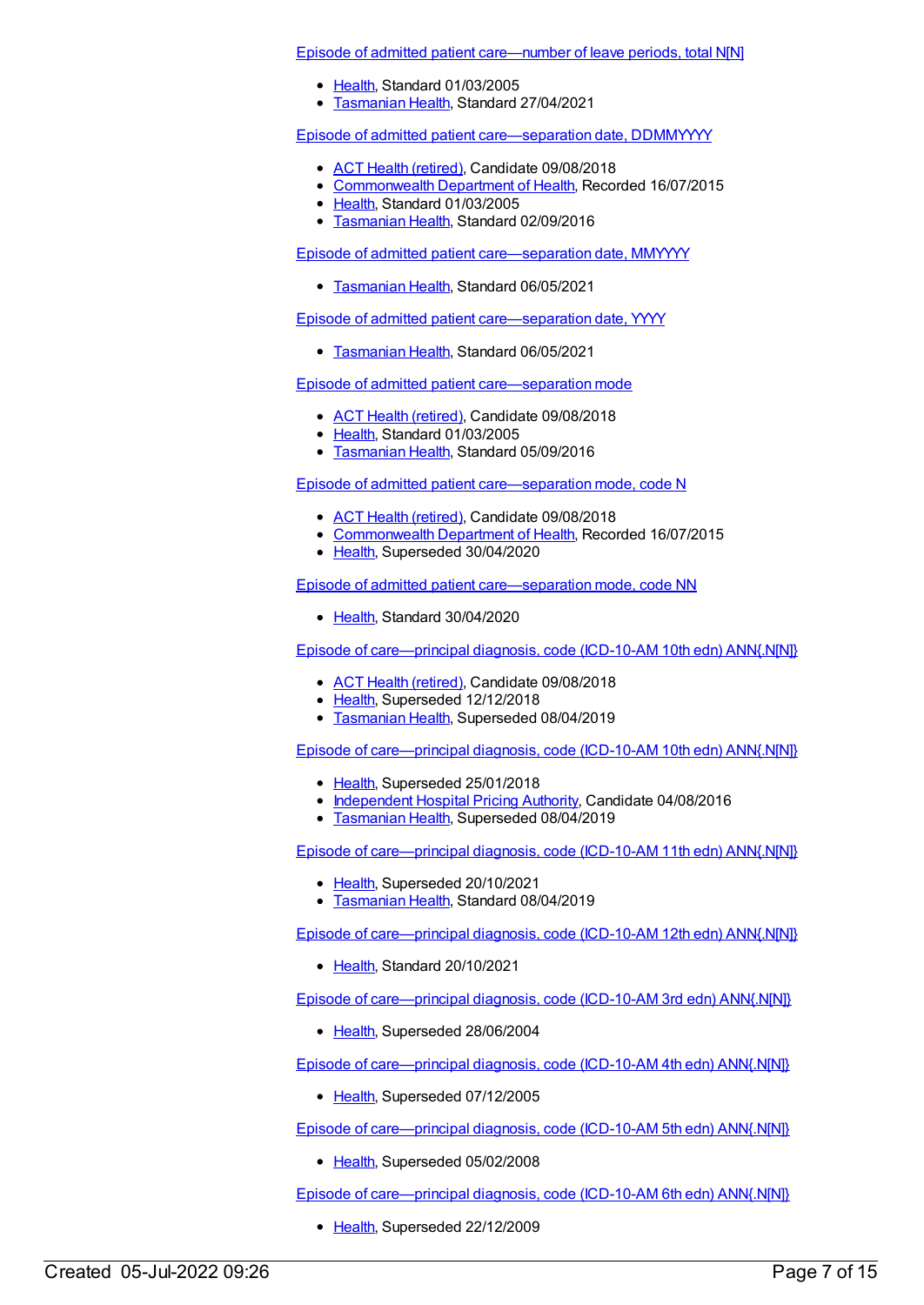Episode of [care—principal](https://meteor.aihw.gov.au/content/391326) diagnosis, code (ICD-10-AM 7th edn) ANN{.N[N]}

- [Commonwealth](https://meteor.aihw.gov.au/RegistrationAuthority/10) Department of Health, Recorded 16/07/2015
- [Health](https://meteor.aihw.gov.au/RegistrationAuthority/12), Superseded 02/05/2013
- National Health [Performance](https://meteor.aihw.gov.au/RegistrationAuthority/8) Authority (retired), Retired 01/07/2016
- **[Tasmanian](https://meteor.aihw.gov.au/RegistrationAuthority/15) Health, Incomplete 23/07/2012**

Episode of [care—principal](https://meteor.aihw.gov.au/content/514273) diagnosis, code (ICD-10-AM 8th edn) ANN{.N[N]}

- [Health](https://meteor.aihw.gov.au/RegistrationAuthority/12), Superseded 13/11/2014
- National Health [Performance](https://meteor.aihw.gov.au/RegistrationAuthority/8) Authority (retired), Not progressed 01/07/2016
- **[Tasmanian](https://meteor.aihw.gov.au/RegistrationAuthority/15) Health, Standard 02/09/2016**

Episode of [care—principal](https://meteor.aihw.gov.au/content/588987) diagnosis, code (ICD-10-AM 9th edn) ANN{.N[N]}

- [Health](https://meteor.aihw.gov.au/RegistrationAuthority/12), Superseded 05/10/2016
- [Independent](https://meteor.aihw.gov.au/RegistrationAuthority/3) Hospital Pricing Authority, Standard 16/03/2016
- [Tasmanian](https://meteor.aihw.gov.au/RegistrationAuthority/15) Health, Superseded 10/07/2017

#### [Episode](https://meteor.aihw.gov.au/content/653674) of mental health care

- ACT Health [\(retired\)](https://meteor.aihw.gov.au/RegistrationAuthority/9), Candidate 09/08/2018
- [Health](https://meteor.aihw.gov.au/RegistrationAuthority/12), Superseded 17/01/2020

#### [Episode](https://meteor.aihw.gov.au/content/722722) of mental health care

• [Health](https://meteor.aihw.gov.au/RegistrationAuthority/12), Standard 17/01/2020

#### [Episode](https://meteor.aihw.gov.au/content/617304) of mental health care

• [Independent](https://meteor.aihw.gov.au/RegistrationAuthority/3) Hospital Pricing Authority, Superseded 28/02/2017

Episode of mental health [care—episode](https://meteor.aihw.gov.au/content/684222) end mode

- ACT Health [\(retired\)](https://meteor.aihw.gov.au/RegistrationAuthority/9), Candidate 09/08/2018
- [Health](https://meteor.aihw.gov.au/RegistrationAuthority/12), Superseded 17/01/2020

Episode of mental health [care—episode](https://meteor.aihw.gov.au/content/723136) end mode

• [Health](https://meteor.aihw.gov.au/RegistrationAuthority/12), Standard 17/01/2020

Episode of mental health [care—episode](https://meteor.aihw.gov.au/content/614141) end mode

• [Independent](https://meteor.aihw.gov.au/RegistrationAuthority/3) Hospital Pricing Authority, Superseded 28/02/2017

Episode of mental health [care—episode](https://meteor.aihw.gov.au/content/653710) end mode

• [Health](https://meteor.aihw.gov.au/RegistrationAuthority/12), Superseded 25/01/2018

Episode of mental health [care—episode](https://meteor.aihw.gov.au/content/653716) end mode, code N[N]

[Health](https://meteor.aihw.gov.au/RegistrationAuthority/12), Superseded 25/01/2018

Episode of mental health [care—episode](https://meteor.aihw.gov.au/content/676234) end mode, code N[N]

- ACT Health [\(retired\)](https://meteor.aihw.gov.au/RegistrationAuthority/9), Candidate 09/08/2018
- [Health](https://meteor.aihw.gov.au/RegistrationAuthority/12), Superseded 17/01/2020

Episode of mental health [care—episode](https://meteor.aihw.gov.au/content/722597) end mode, code N[N]

• [Health](https://meteor.aihw.gov.au/RegistrationAuthority/12), Superseded 23/12/2020

Episode of mental health [care—episode](https://meteor.aihw.gov.au/content/730802) end mode, code N[N{.N}]

• [Health](https://meteor.aihw.gov.au/RegistrationAuthority/12), Superseded 17/12/2021

Episode of mental health [care—episode](https://meteor.aihw.gov.au/content/745660) end mode, code N[N{.N}]

• [Health](https://meteor.aihw.gov.au/RegistrationAuthority/12), Standard 17/12/2021

Episode of mental health [care—episode](https://meteor.aihw.gov.au/content/614146) end mode, code NN

• [Independent](https://meteor.aihw.gov.au/RegistrationAuthority/3) Hospital Pricing Authority, Standard 16/03/2016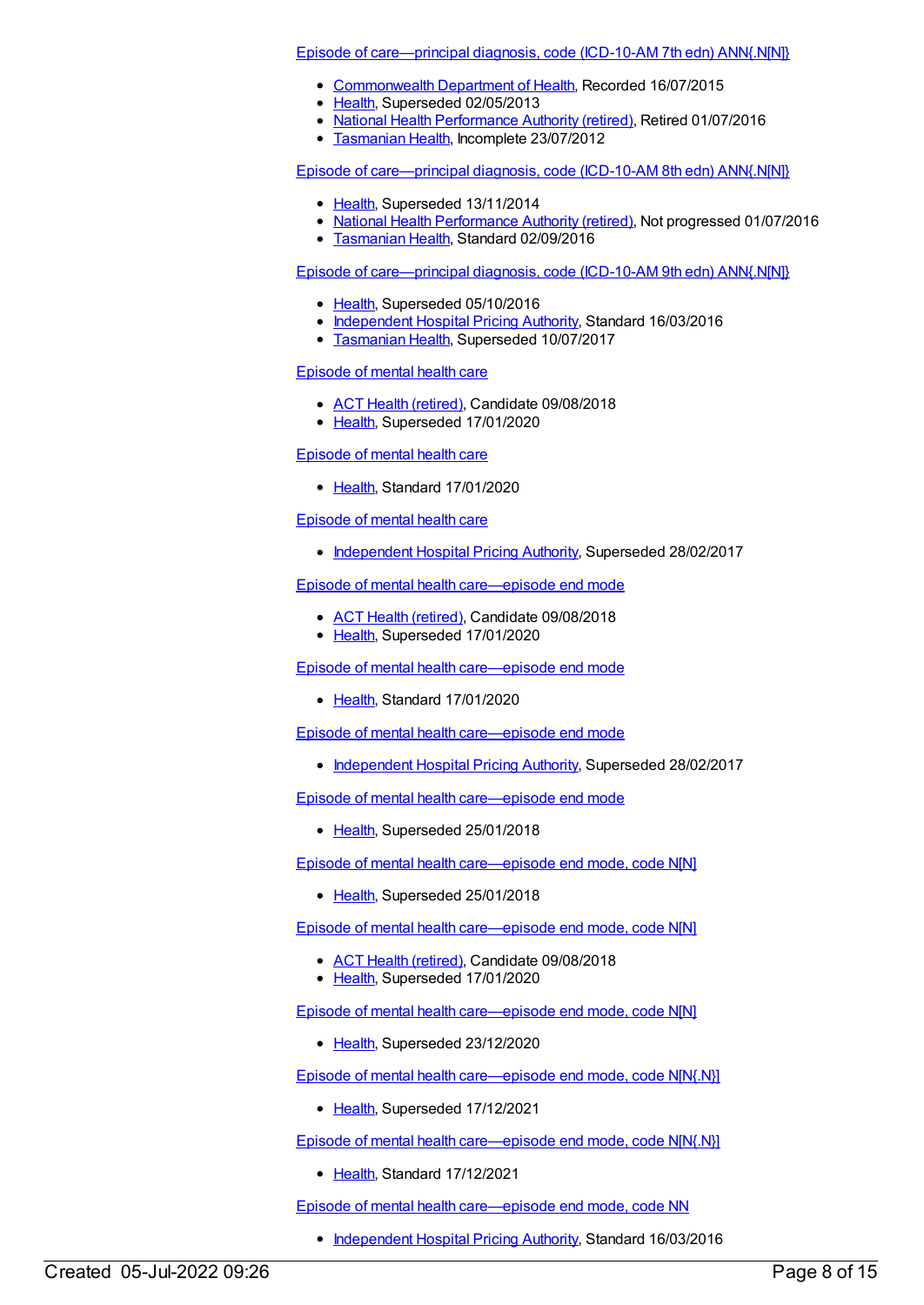Episode of mental health [care—episode](https://meteor.aihw.gov.au/content/680898) start date, DDMMYYYY

• [Health](https://meteor.aihw.gov.au/RegistrationAuthority/12), Superseded 17/01/2020

Episode of mental health [care—episode](https://meteor.aihw.gov.au/content/653738) start date, DDMMYYYY

• [Health](https://meteor.aihw.gov.au/RegistrationAuthority/12), Superseded 25/01/2018

Episode of mental health [care—episode](https://meteor.aihw.gov.au/content/722601) start date, DDMMYYYY

• [Health](https://meteor.aihw.gov.au/RegistrationAuthority/12), Superseded 23/12/2020

Episode of mental health [care—episode](https://meteor.aihw.gov.au/content/730809) start date, DDMMYYYY

• [Health](https://meteor.aihw.gov.au/RegistrationAuthority/12), Standard 23/12/2020

[Establishment—number](https://meteor.aihw.gov.au/content/270508) of individual session occasions of service for nonadmitted patients (alcohol and drug), total N[NNNNNN]

[Health](https://meteor.aihw.gov.au/RegistrationAuthority/12), Standard 01/03/2005

[Establishment—number](https://meteor.aihw.gov.au/content/270395) of individual session occasions of service for nonadmitted patients (community health services), total N[NNNNNN]

• [Health](https://meteor.aihw.gov.au/RegistrationAuthority/12), Standard 01/03/2005

[Establishment—number](https://meteor.aihw.gov.au/content/270512) of individual session occasions of service for nonadmitted patients (district nursing services), total N[NNNNNN]

• [Health](https://meteor.aihw.gov.au/RegistrationAuthority/12), Standard 01/03/2005

[Establishment—number](https://meteor.aihw.gov.au/content/270506) of individual session occasions of service for nonadmitted patients (emergency services), total N[NNNNNN]

• [Health](https://meteor.aihw.gov.au/RegistrationAuthority/12), Standard 01/03/2005

[Establishment—number](https://meteor.aihw.gov.au/content/270507) of individual session occasions of service for nonadmitted patients (endoscopy and related procedures), total NINNNNNNI

[Health](https://meteor.aihw.gov.au/RegistrationAuthority/12), Standard 01/03/2005

[Establishment—number](https://meteor.aihw.gov.au/content/270504) of individual session occasions of service for nonadmitted patients (mental health), total N[NNNNNN]

[Health](https://meteor.aihw.gov.au/RegistrationAuthority/12), Standard 01/03/2005

[Establishment—number](https://meteor.aihw.gov.au/content/270511) of individual session occasions of service for nonadmitted patients (other medical/surgical/diagnostic), total N[NNNNNN]

• [Health](https://meteor.aihw.gov.au/RegistrationAuthority/12), Standard 01/03/2005

[Establishment—number](https://meteor.aihw.gov.au/content/270514) of individual session occasions of service for nonadmitted patients (other outreach services), total N[NNNNNN]

• [Health](https://meteor.aihw.gov.au/RegistrationAuthority/12), Standard 01/03/2005

[Establishment—number](https://meteor.aihw.gov.au/content/270505) of individual session occasions of service for nonadmitted patients (pathology), total N[NNNNNN]

[Health](https://meteor.aihw.gov.au/RegistrationAuthority/12), Standard 01/03/2005

[Establishment—number](https://meteor.aihw.gov.au/content/270509) of individual session occasions of service for nonadmitted patients (pharmacy), total N[NNNNNN]

[Health](https://meteor.aihw.gov.au/RegistrationAuthority/12), Standard 01/03/2005

[Establishment—number](https://meteor.aihw.gov.au/content/269822) of separations

- ACT Health [\(retired\)](https://meteor.aihw.gov.au/RegistrationAuthority/9), Candidate 17/08/2018
- [Health](https://meteor.aihw.gov.au/RegistrationAuthority/12), Standard 01/03/2005

[Establishment—number](https://meteor.aihw.gov.au/content/270407) of separations (financial year), total N[NNNNN]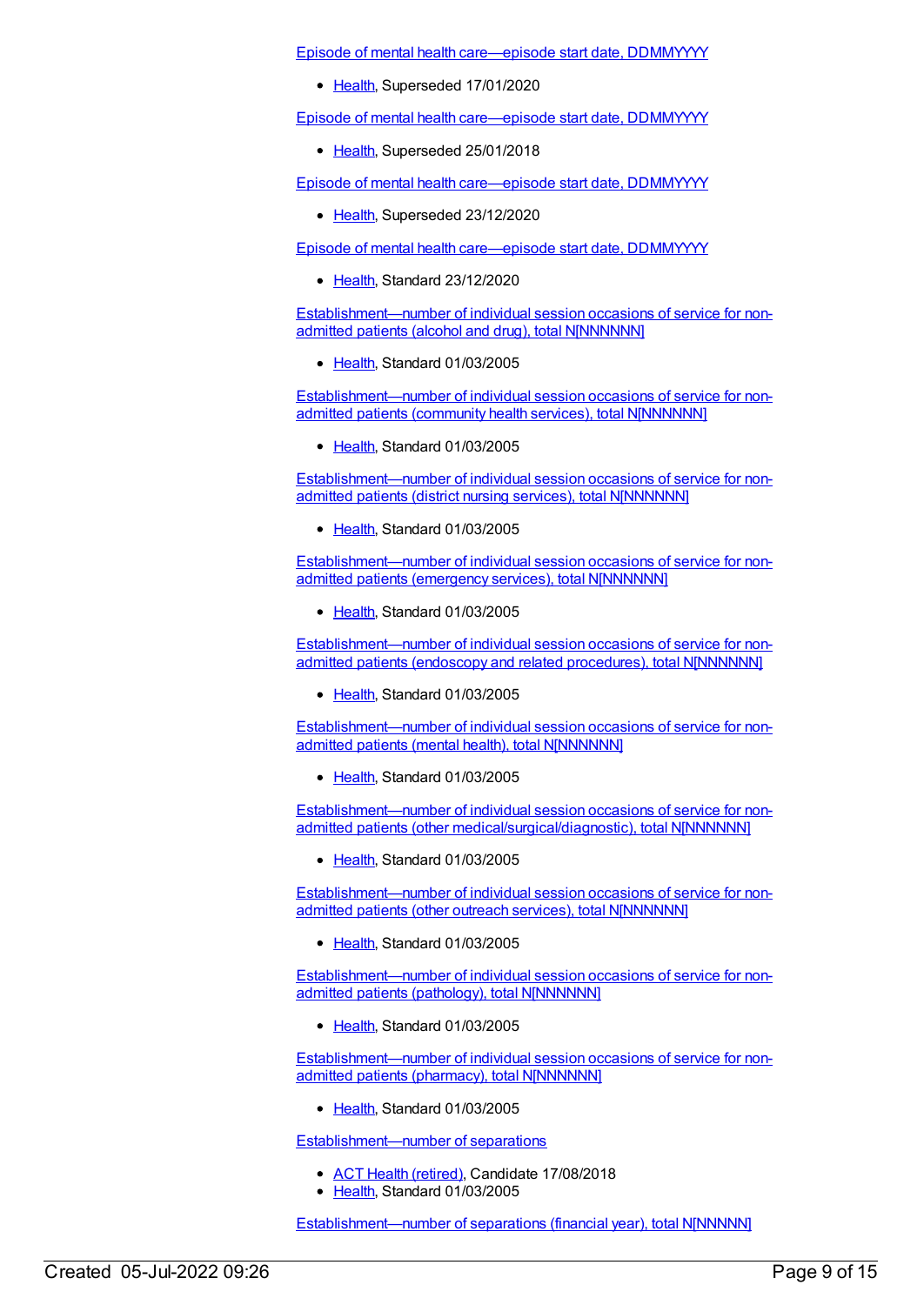- ACT Health [\(retired\)](https://meteor.aihw.gov.au/RegistrationAuthority/9), Candidate 17/08/2018
- [Health](https://meteor.aihw.gov.au/RegistrationAuthority/12), Standard 01/03/2005

Indigenous Better Cardiac Care measure: 3.1-Hospitalised [ST-segment-elevation](https://meteor.aihw.gov.au/content/657003) myocardial infarction events treated by percutaneous coronary intervention, 2016

• [Health](https://meteor.aihw.gov.au/RegistrationAuthority/12), Standard 17/08/2017

Indigenous Better Cardiac Care measure: [3.3-Hospitalised](https://meteor.aihw.gov.au/content/657007) acute coronary syndrome events that included diagnostic angiography or definitive revascularisation procedures, 2016

[Health](https://meteor.aihw.gov.au/RegistrationAuthority/12), Standard 17/08/2017

Indigenous Better Cardiac Care measure: [3.5-Hospitalised](https://meteor.aihw.gov.au/content/657036) acute myocardial infarction events that ended with death of the patient, 2016

• [Health](https://meteor.aihw.gov.au/RegistrationAuthority/12), Standard 17/08/2017

Indigenous Better Cardiac Care measure: 6.1-Rates of [hospitalisation](https://meteor.aihw.gov.au/content/657092) for cardiac conditions, 2016

• [Health](https://meteor.aihw.gov.au/RegistrationAuthority/12), Standard 17/08/2017

Indigenous Better Cardiac Care measure: [6.2-Mortality](https://meteor.aihw.gov.au/content/657115) due to cardiac conditions, 2016

• [Health](https://meteor.aihw.gov.au/RegistrationAuthority/12), Standard 17/08/2017

Key [Performance](https://meteor.aihw.gov.au/content/598178) Indicators for Australian Public Mental Health Services (Jurisdictional level version) (2015)

• [Health](https://meteor.aihw.gov.au/RegistrationAuthority/12), Superseded 11/05/2016

Key [Performance](https://meteor.aihw.gov.au/content/630262) Indicators for Australian Public Mental Health Services (Jurisdictional level version) (2016)

• [Health](https://meteor.aihw.gov.au/RegistrationAuthority/12), Superseded 14/06/2017

Key [Performance](https://meteor.aihw.gov.au/content/661511) Indicators for Australian Public Mental Health Services (Jurisdictional level version) (2017)

[Health](https://meteor.aihw.gov.au/RegistrationAuthority/12), Standard 14/06/2017

Key [Performance](https://meteor.aihw.gov.au/content/693022) Indicators for Australian Public Mental Health Services (Jurisdictional level version) (2018)

● [Health](https://meteor.aihw.gov.au/RegistrationAuthority/12), Superseded 16/02/2021

Key [Performance](https://meteor.aihw.gov.au/content/709378) Indicators for Australian Public Mental Health Services (Jurisdictional level version) (2019)

[Health](https://meteor.aihw.gov.au/RegistrationAuthority/12), Superseded 16/02/2021

Key [Performance](https://meteor.aihw.gov.au/content/720487) Indicators for Australian Public Mental Health Services (Jurisdictional level version) (2020)

• [Health](https://meteor.aihw.gov.au/RegistrationAuthority/12), Standard 13/01/2021

Key [Performance](https://meteor.aihw.gov.au/content/739864) Indicators for Australian Public Mental Health Services (Jurisdictional level version) (2021)

[Health](https://meteor.aihw.gov.au/RegistrationAuthority/12), Standard 17/12/2021

Key [Performance](https://meteor.aihw.gov.au/content/753231) Indicators for Australian Public Mental Health Services (Jurisdictional level version) (2022)

[Health](https://meteor.aihw.gov.au/RegistrationAuthority/12), Recorded 06/04/2022

Key [Performance](https://meteor.aihw.gov.au/content/598184) Indicators for Australian Public Mental Health Services (Service level version) (2015–)

• [Health](https://meteor.aihw.gov.au/RegistrationAuthority/12), Superseded 16/02/2021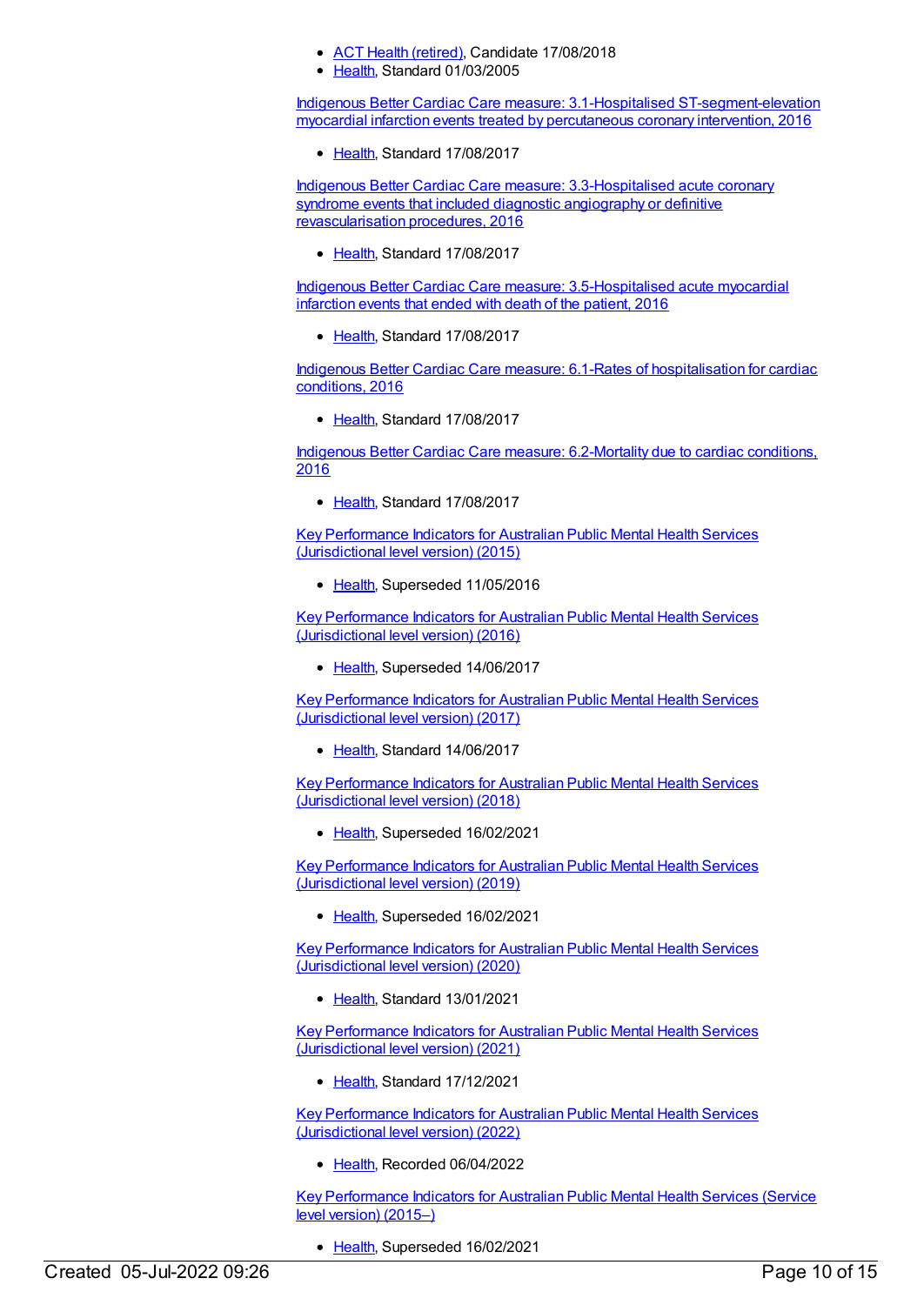Key [Performance](https://meteor.aihw.gov.au/content/693108) Indicators for Australian Public Mental Health Services (Service level version) (2018)

• [Health](https://meteor.aihw.gov.au/RegistrationAuthority/12), Superseded 16/02/2021

Key [Performance](https://meteor.aihw.gov.au/content/712066) Indicators for Australian Public Mental Health Services (Service level version) (2019)

• [Health](https://meteor.aihw.gov.au/RegistrationAuthority/12), Superseded 16/02/2021

Key [Performance](https://meteor.aihw.gov.au/content/720490) Indicators for Australian Public Mental Health Services (Service level version) (2020–)

• [Health](https://meteor.aihw.gov.au/RegistrationAuthority/12), Standard 13/01/2021

**Key [Performance](https://meteor.aihw.gov.au/content/742456) Indicators for Australian Public Mental Health Services (Service** level version) (2021–)

• [Health](https://meteor.aihw.gov.au/RegistrationAuthority/12), Standard 17/12/2021

KPIs for Australian Public Mental Health Services: PI 02J – 28 day [readmission](https://meteor.aihw.gov.au/content/663806) rate, 2017

[Health](https://meteor.aihw.gov.au/RegistrationAuthority/12), Standard 14/06/2017

KPIs for Australian Public Mental Health Services: PI 02J – Mental health [readmissions](https://meteor.aihw.gov.au/content/692976) to hospital, 2018

• [Health](https://meteor.aihw.gov.au/RegistrationAuthority/12), Superseded 16/02/2021

KPIs for Australian Public Mental Health Services: PI 02J – Mental health [readmissions](https://meteor.aihw.gov.au/content/709394) to hospital, 2019

• [Health](https://meteor.aihw.gov.au/RegistrationAuthority/12), Superseded 16/02/2021

KPIs for Australian Public Mental Health Services: PI 02J – Mental health [readmissions](https://meteor.aihw.gov.au/content/723381) to hospital, 2020

• [Health](https://meteor.aihw.gov.au/RegistrationAuthority/12), Standard 24/09/2021

KPIs for Australian Public Mental Health Services: PI 02J – Mental health [readmissions](https://meteor.aihw.gov.au/content/739871) to hospital, 2021

• [Health](https://meteor.aihw.gov.au/RegistrationAuthority/12), Standard 17/12/2021

KPIs for Australian Public Mental Health Services: PI 02J – Mental health [readmissions](https://meteor.aihw.gov.au/content/753238) to hospital, 2022

● [Health](https://meteor.aihw.gov.au/RegistrationAuthority/12), Recorded 06/04/2022

KPIs for Australian Public Mental Health Services: PI 12J – [Post-discharge](https://meteor.aihw.gov.au/content/692995) community mental health care, 2018

• [Health](https://meteor.aihw.gov.au/RegistrationAuthority/12), Superseded 16/02/2021

KPIs for Australian Public Mental Health Services: PI 12J – [Post-discharge](https://meteor.aihw.gov.au/content/709386) community mental health care, 2019

• [Health](https://meteor.aihw.gov.au/RegistrationAuthority/12), Superseded 16/02/2021

KPIs for Australian Public Mental Health Services: PI 12J – [Post-discharge](https://meteor.aihw.gov.au/content/723388) community mental health care, 2020

• [Health](https://meteor.aihw.gov.au/RegistrationAuthority/12), Standard 13/01/2021

KPIs for Australian Public Mental Health Services: PI 12J – [Post-discharge](https://meteor.aihw.gov.au/content/739895) community mental health care, 2021

• [Health](https://meteor.aihw.gov.au/RegistrationAuthority/12), Standard 17/12/2021

KPIs for Australian Public Mental Health Services: PI 12J – [Post-discharge](https://meteor.aihw.gov.au/content/753267) community mental health care, 2022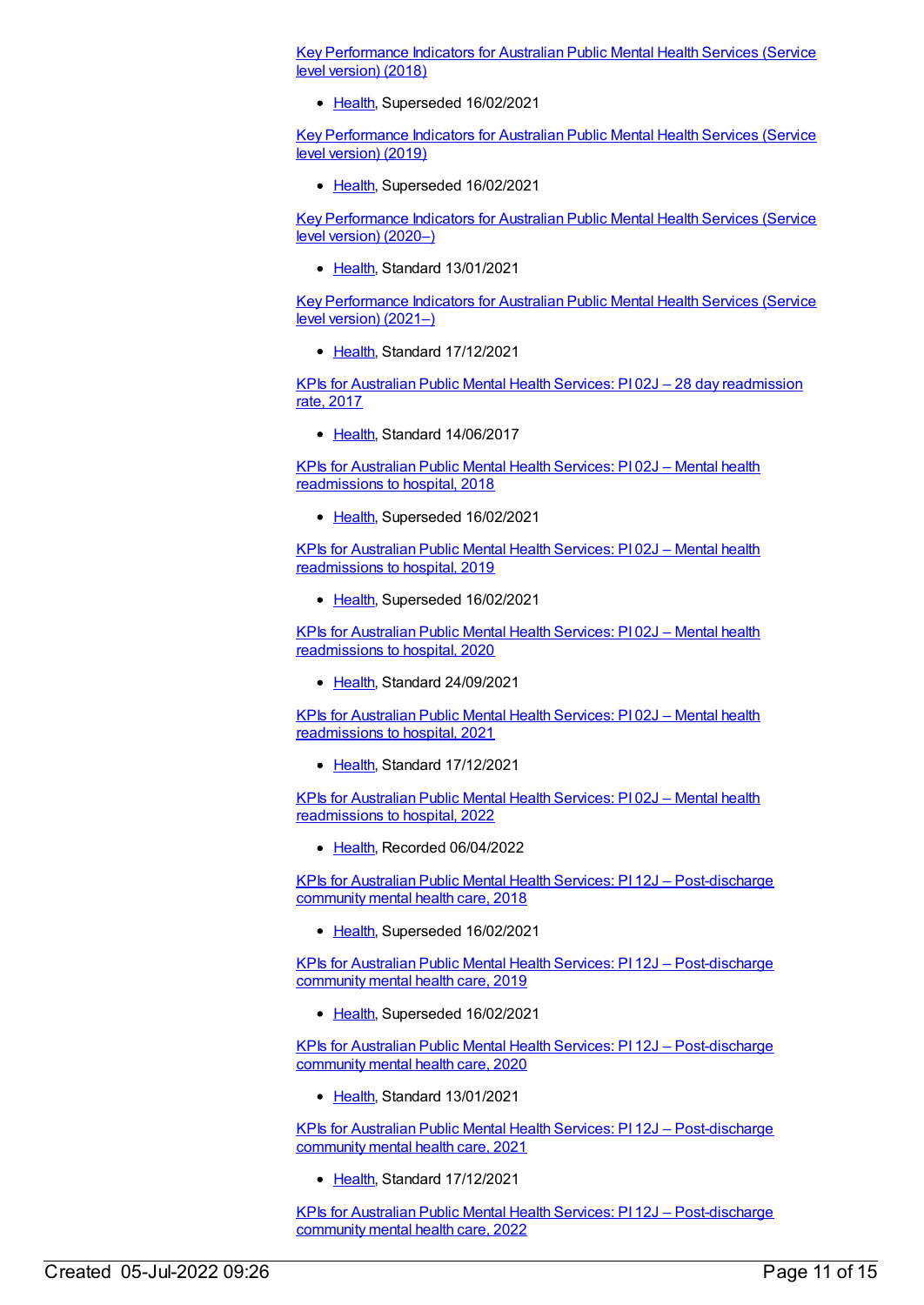[Health](https://meteor.aihw.gov.au/RegistrationAuthority/12), Recorded 06/04/2022

KPIs for Australian Public Mental Health Services: PI 12J – Rate of [post-discharge](https://meteor.aihw.gov.au/content/663838) community care, 2017

• [Health](https://meteor.aihw.gov.au/RegistrationAuthority/12), Standard 14/06/2017

Mental health [establishments](https://meteor.aihw.gov.au/content/546889) NMDS 2014-15

• [Health](https://meteor.aihw.gov.au/RegistrationAuthority/12), Superseded 13/11/2014

Mental health [establishments](https://meteor.aihw.gov.au/content/565661) NMDS 2015-16

• [Health](https://meteor.aihw.gov.au/RegistrationAuthority/12), Superseded 04/09/2015

Mental health [establishments](https://meteor.aihw.gov.au/content/605829) NMDS 2016-17

• [Health](https://meteor.aihw.gov.au/RegistrationAuthority/12), Superseded 17/08/2017

Mental health [establishments](https://meteor.aihw.gov.au/content/645723) NMDS 2017–18

• [Health](https://meteor.aihw.gov.au/RegistrationAuthority/12), Superseded 25/01/2018

Mental health [establishments](https://meteor.aihw.gov.au/content/677892) NMDS 2018–19

- ACT Health [\(retired\)](https://meteor.aihw.gov.au/RegistrationAuthority/9), Candidate 17/08/2018
- [Health](https://meteor.aihw.gov.au/RegistrationAuthority/12), Superseded 12/12/2018

Mental health [establishments](https://meteor.aihw.gov.au/content/707557) NMDS 2019–20

• [Health](https://meteor.aihw.gov.au/RegistrationAuthority/12), Superseded 16/01/2020

Mental health [establishments](https://meteor.aihw.gov.au/content/722168) NMDS 2020–21

• [Health](https://meteor.aihw.gov.au/RegistrationAuthority/12), Superseded 20/01/2021

Mental health [establishments](https://meteor.aihw.gov.au/content/727352) NMDS 2021–22

• [Health](https://meteor.aihw.gov.au/RegistrationAuthority/12), Superseded 17/12/2021

Mental health [establishments](https://meteor.aihw.gov.au/content/742046) NMDS 2022–23

• [Health](https://meteor.aihw.gov.au/RegistrationAuthority/12), Standard 17/12/2021

Mental health [readmissions](https://meteor.aihw.gov.au/content/697766) to hospital, 2018

• [Health](https://meteor.aihw.gov.au/RegistrationAuthority/12), Recorded 09/08/2018

National Bowel Cancer [Screening](https://meteor.aihw.gov.au/content/529201) Program NBEDS 2014-18

• [Health](https://meteor.aihw.gov.au/RegistrationAuthority/12), Superseded 06/09/2018

National Bowel Cancer [Screening](https://meteor.aihw.gov.au/content/694107) Program NBEDS 2018–19

• [Health](https://meteor.aihw.gov.au/RegistrationAuthority/12), Superseded 12/12/2018

National Bowel Cancer [Screening](https://meteor.aihw.gov.au/content/707481) Program NBEDS 2019–20

• [Health](https://meteor.aihw.gov.au/RegistrationAuthority/12), Superseded 16/01/2020

National Bowel Cancer [Screening](https://meteor.aihw.gov.au/content/715323) Program NBEDS 2020–21

• [Health](https://meteor.aihw.gov.au/RegistrationAuthority/12), Superseded 05/02/2021

National Bowel Cancer [Screening](https://meteor.aihw.gov.au/content/727407) Program NBEDS 2021–22

• [Health](https://meteor.aihw.gov.au/RegistrationAuthority/12), Superseded 17/12/2021

National Bowel Cancer [Screening](https://meteor.aihw.gov.au/content/742048) Program NBEDS 2022–23

• [Health](https://meteor.aihw.gov.au/RegistrationAuthority/12), Standard 17/12/2021

National Healthcare [Agreement:](https://meteor.aihw.gov.au/content/725773) PI 25–Rate of community follow up within first seven days of discharge from a psychiatric admission, 2021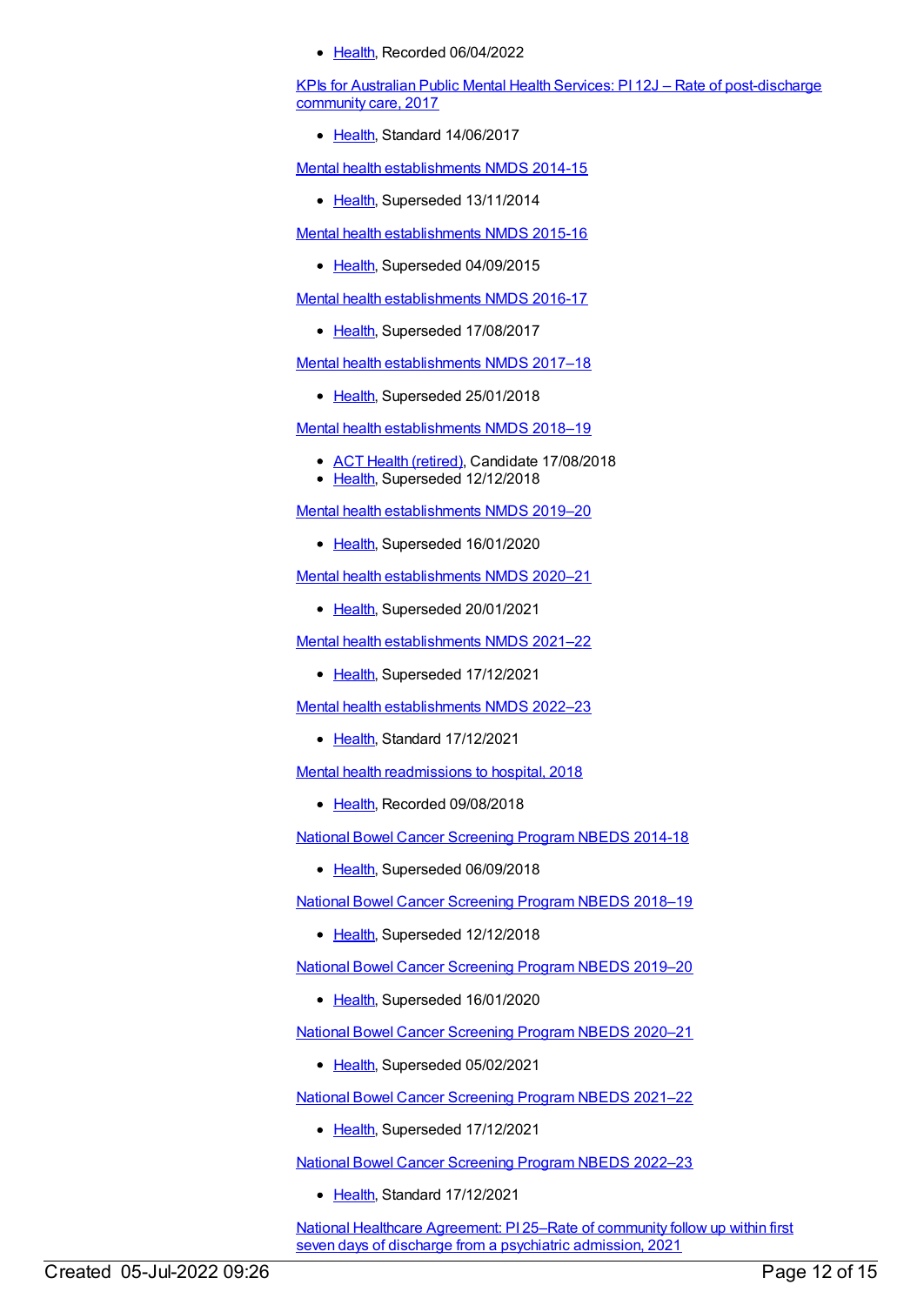• [Health](https://meteor.aihw.gov.au/RegistrationAuthority/12), Standard 16/09/2020

National Healthcare [Agreement:](https://meteor.aihw.gov.au/content/740828) PI 25–Rate of community follow up within first seven days of discharge from a psychiatric admission, 2022

• [Health](https://meteor.aihw.gov.au/RegistrationAuthority/12), Standard 24/09/2021

[Perinatal](https://meteor.aihw.gov.au/content/510127) DSS 2014-15

• [Health](https://meteor.aihw.gov.au/RegistrationAuthority/12), Superseded 13/11/2014

[Perinatal](https://meteor.aihw.gov.au/content/581388) DSS 2015-16

• [Health](https://meteor.aihw.gov.au/RegistrationAuthority/12), Superseded 04/09/2015

[Perinatal](https://meteor.aihw.gov.au/content/605250) NBEDS 2016-17

• [Health](https://meteor.aihw.gov.au/RegistrationAuthority/12), Superseded 05/10/2016

[Perinatal](https://meteor.aihw.gov.au/content/654975) NBEDS 2017-18

• [Health](https://meteor.aihw.gov.au/RegistrationAuthority/12), Superseded 02/08/2017

[Perinatal](https://meteor.aihw.gov.au/content/668809) NBEDS 2018-19

• [Health](https://meteor.aihw.gov.au/RegistrationAuthority/12), Superseded 12/12/2018

#### [Perinatal](https://meteor.aihw.gov.au/content/694991) NBEDS 2019–20

• [Health](https://meteor.aihw.gov.au/RegistrationAuthority/12), Superseded 20/11/2019

[Perinatal](https://meteor.aihw.gov.au/content/716067) NBEDS 2020–21

• [Health](https://meteor.aihw.gov.au/RegistrationAuthority/12), Superseded 03/12/2020

[Perinatal](https://meteor.aihw.gov.au/content/727295) NBEDS 2021–22

• [Health](https://meteor.aihw.gov.au/RegistrationAuthority/12), Superseded 17/12/2021

[Perinatal](https://meteor.aihw.gov.au/content/742055) NBEDS 2022–23

• [Health](https://meteor.aihw.gov.au/RegistrationAuthority/12), Standard 17/12/2021

[Perinatal](https://meteor.aihw.gov.au/content/489433) NMDS 2013-14

• [Health](https://meteor.aihw.gov.au/RegistrationAuthority/12), Superseded 07/03/2014

[Perinatal](https://meteor.aihw.gov.au/content/517456) NMDS 2014-18

• [Health](https://meteor.aihw.gov.au/RegistrationAuthority/12), Superseded 02/08/2017

[Perinatal](https://meteor.aihw.gov.au/content/668811) NMDS 2018-19

- ACT Health [\(retired\)](https://meteor.aihw.gov.au/RegistrationAuthority/9), Candidate 14/08/2018
- [Health](https://meteor.aihw.gov.au/RegistrationAuthority/12), Superseded 12/12/2018

[Perinatal](https://meteor.aihw.gov.au/content/694988) NMDS 2019–20

• [Health](https://meteor.aihw.gov.au/RegistrationAuthority/12), Superseded 03/12/2020

[Perinatal](https://meteor.aihw.gov.au/content/716081) NMDS 2020–21

• [Health](https://meteor.aihw.gov.au/RegistrationAuthority/12), Superseded 03/12/2020

[Perinatal](https://meteor.aihw.gov.au/content/727291) NMDS 2021–22

• [Health](https://meteor.aihw.gov.au/RegistrationAuthority/12), Superseded 17/12/2021

[Perinatal](https://meteor.aihw.gov.au/content/742052) NMDS 2022–23

• [Health](https://meteor.aihw.gov.au/RegistrationAuthority/12), Standard 17/12/2021

[Person—congenital](https://meteor.aihw.gov.au/content/269570) malformation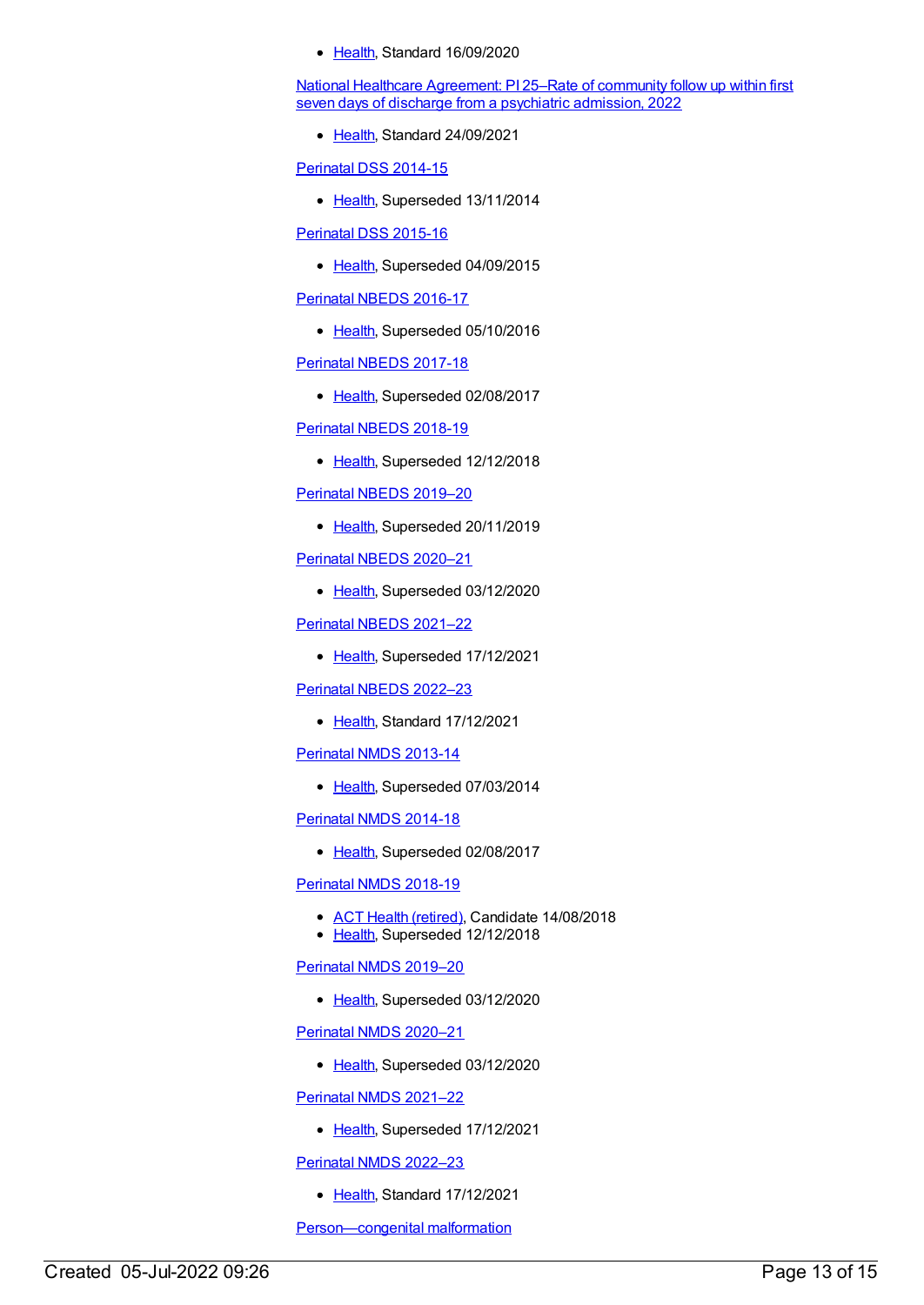#### [Health](https://meteor.aihw.gov.au/RegistrationAuthority/12), Standard 01/03/2005

[Person—congenital](https://meteor.aihw.gov.au/content/270408) malformation, code (BPA 1979) ANN.N[N]

• [Health](https://meteor.aihw.gov.au/RegistrationAuthority/12), Standard 01/03/2005

[Person—congenital](https://meteor.aihw.gov.au/content/270396) malformation, code (ICD-10-AM 3rd edn) ANN{.N[N]}

• [Health](https://meteor.aihw.gov.au/RegistrationAuthority/12), Superseded 28/06/2004

[Person—congenital](https://meteor.aihw.gov.au/content/333932) malformation, code (ICD-10-AM 4th edn) ANN{.N[N]}

• [Health](https://meteor.aihw.gov.au/RegistrationAuthority/12), Superseded 07/12/2005

[Person—congenital](https://meteor.aihw.gov.au/content/333934) malformation, code (ICD-10-AM 5th edn) ANN{.N[N]}

• [Health](https://meteor.aihw.gov.au/RegistrationAuthority/12), Superseded 05/02/2008

Person-congenital malformation, code (ICD-10-AM 6th edn) ANN{.N[N]}

• [Health](https://meteor.aihw.gov.au/RegistrationAuthority/12), Superseded 22/12/2009

[Person—congenital](https://meteor.aihw.gov.au/content/393436) malformation, code (ICD-10-AM 7th edn) ANN{.N[N]}

• [Health](https://meteor.aihw.gov.au/RegistrationAuthority/12), Standard 22/12/2009

[Post-discharge](https://meteor.aihw.gov.au/content/697072) community mental health care, 2018

• [Health](https://meteor.aihw.gov.au/RegistrationAuthority/12), Recorded 09/08/2018

[Residential](https://meteor.aihw.gov.au/content/525052) mental health care NMDS 2014-15

• [Health](https://meteor.aihw.gov.au/RegistrationAuthority/12), Superseded 13/11/2014

[Residential](https://meteor.aihw.gov.au/content/565678) mental health care NMDS 2015-16

[Health](https://meteor.aihw.gov.au/RegistrationAuthority/12), Superseded 04/09/2015

[Residential](https://meteor.aihw.gov.au/content/608539) mental health care NMDS 2016-17

• [Health](https://meteor.aihw.gov.au/RegistrationAuthority/12), Superseded 17/08/2017

[Residential](https://meteor.aihw.gov.au/content/645718) mental health care NMDS 2017–18

• [Health](https://meteor.aihw.gov.au/RegistrationAuthority/12), Superseded 25/01/2018

[Residential](https://meteor.aihw.gov.au/content/685927) mental health care NMDS 2018–19

- ACT Health [\(retired\)](https://meteor.aihw.gov.au/RegistrationAuthority/9), Candidate 09/08/2018
- [Health](https://meteor.aihw.gov.au/RegistrationAuthority/12), Superseded 12/12/2018

[Residential](https://meteor.aihw.gov.au/content/707512) mental health care NMDS 2019–20

• [Health](https://meteor.aihw.gov.au/RegistrationAuthority/12), Superseded 16/01/2020

[Residential](https://meteor.aihw.gov.au/content/722224) mental health care NMDS 2020–21

• [Health](https://meteor.aihw.gov.au/RegistrationAuthority/12), Superseded 20/01/2021

[Residential](https://meteor.aihw.gov.au/content/727354) mental health care NMDS 2021–22

• [Health](https://meteor.aihw.gov.au/RegistrationAuthority/12), Superseded 17/12/2021

[Residential](https://meteor.aihw.gov.au/content/742165) mental health care NMDS 2022–23

• [Health](https://meteor.aihw.gov.au/RegistrationAuthority/12), Standard 17/12/2021

[Separation](https://meteor.aihw.gov.au/content/269121) mode

- ACT Health [\(retired\)](https://meteor.aihw.gov.au/RegistrationAuthority/9), Candidate 09/08/2018
- [Health](https://meteor.aihw.gov.au/RegistrationAuthority/12), Standard 01/03/2005
- [Tasmanian](https://meteor.aihw.gov.au/RegistrationAuthority/15) Health, Standard 05/09/2016

[Separation](https://meteor.aihw.gov.au/content/270688) mode code N